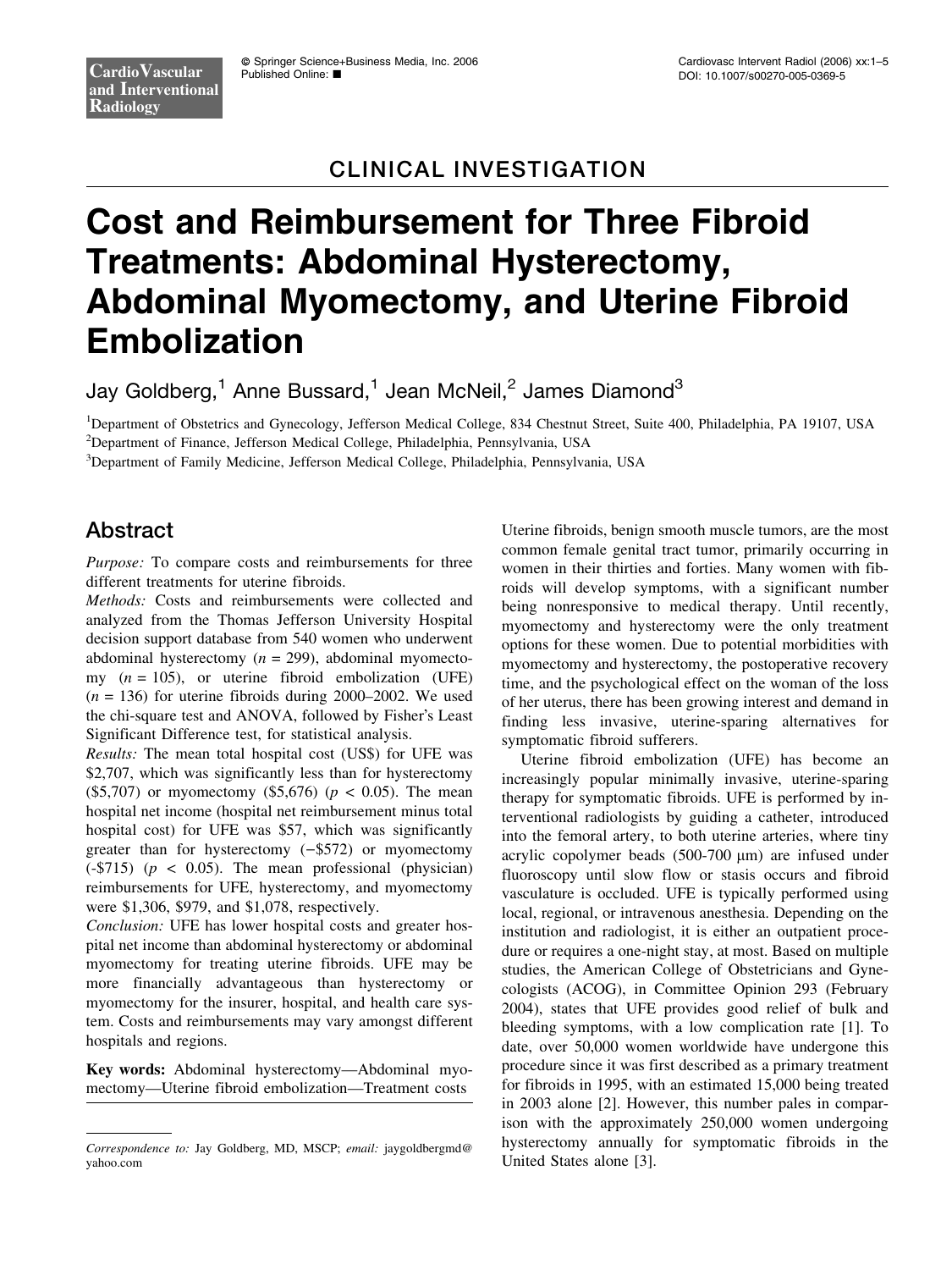Several earlier articles have examined the hospital costs and resource usage of abdominal hysterectomy, abdominal myomectomy, and UFE [4–7] The objective of this study was to compare the hospital costs, as well as hospital reimbursements and net hospital income, for these three treatments for uterine fibroids at a single institution during the same time period. The value of adding reimbursement data to cost is that it allows a more accurate assessment of a procedure's financial impact on the hospital.

## Materials and Methods

Approval for this project was obtained from the Thomas Jefferson University Institutional Review Board. Financial information was retrospectively collected and analyzed from the Thomas Jefferson University Hospital decision support database for all abdominal hysterectomies, abdominal myomectomies, and UFEs performed with a principal diagnosis of uterine fibroids during the period 2000–2002 at the Thomas Jefferson University Hospital in Philadelphia. The hospital decision support database gathers data from the patient registration system, business operations system, and general ledger system. Vaginal, laparoscopically assisted vaginal (LAVH), and laparoscopic hysterectomy, as well hysteroscopic and laparoscopic myomectomies were excluded, as were uterine artery embolizations performed for indications other than primary treatment for fibroids. Patients undergoing additional procedures at the same time were similarly excluded, with the exception of prophylactic salpingo-oopherectomy, as they might affect costs and reimbursements. The decision support database records hospital cost and reimbursement data and is searchable with ICD-9- CM (International Classification of Disease, 9th Revision, Clinical Modification) diagnostic and procedure codes [8]. For each individual procedure, we obtained information on patient characteristics (age, race, and insurance type), length of stay, direct hospital costs, indirect hospital costs, and insurer reimbursements to the hospital. All costs were categorized into five cost groups: operating room, nursing, radiology, laboratory, and pharmacy. Anesthesia costs are included under operating room costs. For UFEs the costs of procedural catheters and particles were assigned to the radiology group. Professional reimbursement (physician reimbursement) was not included in the decision support database due to the organizational structure of the institution. Professional reimbursement for both gynecologists and interventional radiologists was obtained in a similar manner through the Jefferson University Physicians (JUP) financial database.

Direct costs are expenses directly related to providing patient care, which can be specifically traced to or identified with a particular product or service. This would include nursing care, radiology or operating room utilization of anesthesia services and supplies. Indirect costs are of two types: ''transfer costs'' reflecting the cost of services directly provided by other departments, such as dietary and environmental services, and ''allocated costs,'' which are overheads such as billing services and hospital administration.

Both direct and indirect costs are allocated to each patient via a billable product or service such as a laboratory test, radiograph or hour of operating room time. Relative value units (RVUs) determine how the costs are distributed to each product. Each product is assigned an RVU and the value is determined by the appropriate

Table 1. Mean characteristics of patients treated with hysterectomy, myomectomy, or UFE

|                       | Hysterectomy<br>$(n = 299)$ | Myomectomy<br>$(n = 105)$ | UFE<br>$(n = 136)$ |
|-----------------------|-----------------------------|---------------------------|--------------------|
| Age (years)           | $47.9 \pm 8.2^*$            | $36.5 \pm 5.0^*$          | $43.7 \pm 6.0^*$   |
| Range (years)         | $28 - 82$                   | $25 - 49$                 | $24 - 59$          |
| Race $(\% )$          |                             |                           |                    |
| White                 | 41.8                        | 36.2                      | 27.9               |
| <b>Black</b>          | 35.1                        | 43.8                      | 28.7               |
| Unknown               | 23.1                        | 20.0                      | 43.3               |
| Insurance type $(\%)$ |                             |                           |                    |
| Managed care          | 75.6                        | 80.3                      | 86.9               |
| Commercial            | 17.5                        | 17.8                      | 11.0               |
| Medicare/Medicaid     | 6.9                         | 19                        | 2.1                |

\*Statistically significant:  $p < 0.05$ 

department administrator. They take into account the differing amounts of resource inputs, such as labor time or supplies required for the different procedures.

To validate the accuracy of the data, approximately 10% of all procedures were double-checked with the hospital financial database and patient charts. All outlier costs and reimbursements were similarly verified. As long as they were found to be correct, both outlier costs and reimbursements were included in the analysis.

We used SAS statistical software version 8.1 (SAS Institute, Cary, NC, USA) for data management and descriptive analyses. The chi-square test and ANOVA, followed by Fisher's Least Significant Difference test, were used for statistical analysis. A twosided type I error was set at 0.05.

## Results

We identified 540 women who underwent hysterectomy  $(n = 299)$ , myomectomy  $(n = 105)$ , or UFE  $(n = 136)$  for uterine fibroids at Thomas Jefferson University Hospital between 2000 and 2002. Data were 100% complete with respect to patient age, length of stay, cost, and reimbursement. Patient ages and racial distribution are described in Table 1. Race was only available for 86.9%, 80.0%, and 56.6% of hysterectomies, myomectomies, and UFEs, respectively. The mean ages of the patients undergoing the three procedures were statistically different ( $p < 0.05$ ), with patients undergoing hysterectomy being the oldest and those undergoing myomectomy being the youngest. Distribution of insurance type was similar amongst the three groups. The majority of patients had commercial insurance (76–87%), approximately 18% of each group had managed care (HMO), and few (2–7%) had Medicare or Medicaid.

Length of stay averaged 2.8 days (SD 1.0) with a range of 1–9 days, 2.6 days (SD 1.0) with a range of 1–6 days, and 1.0 day (SD 0.2) with a range of 1–3 days for hysterectomy, myomectomy, and UFE, respectively. Length of stay was significantly less for UFE compared with hysterectomy or myomectomy. Although only 1 of 136 patients who underwent UFE had an overnight stay, each post-UFE observation period was reported as a 1 day stay.

Table 2 presents the hospital costs and reimbursement for hysterectomy, myomectomy, and UFE in US\$. Reim-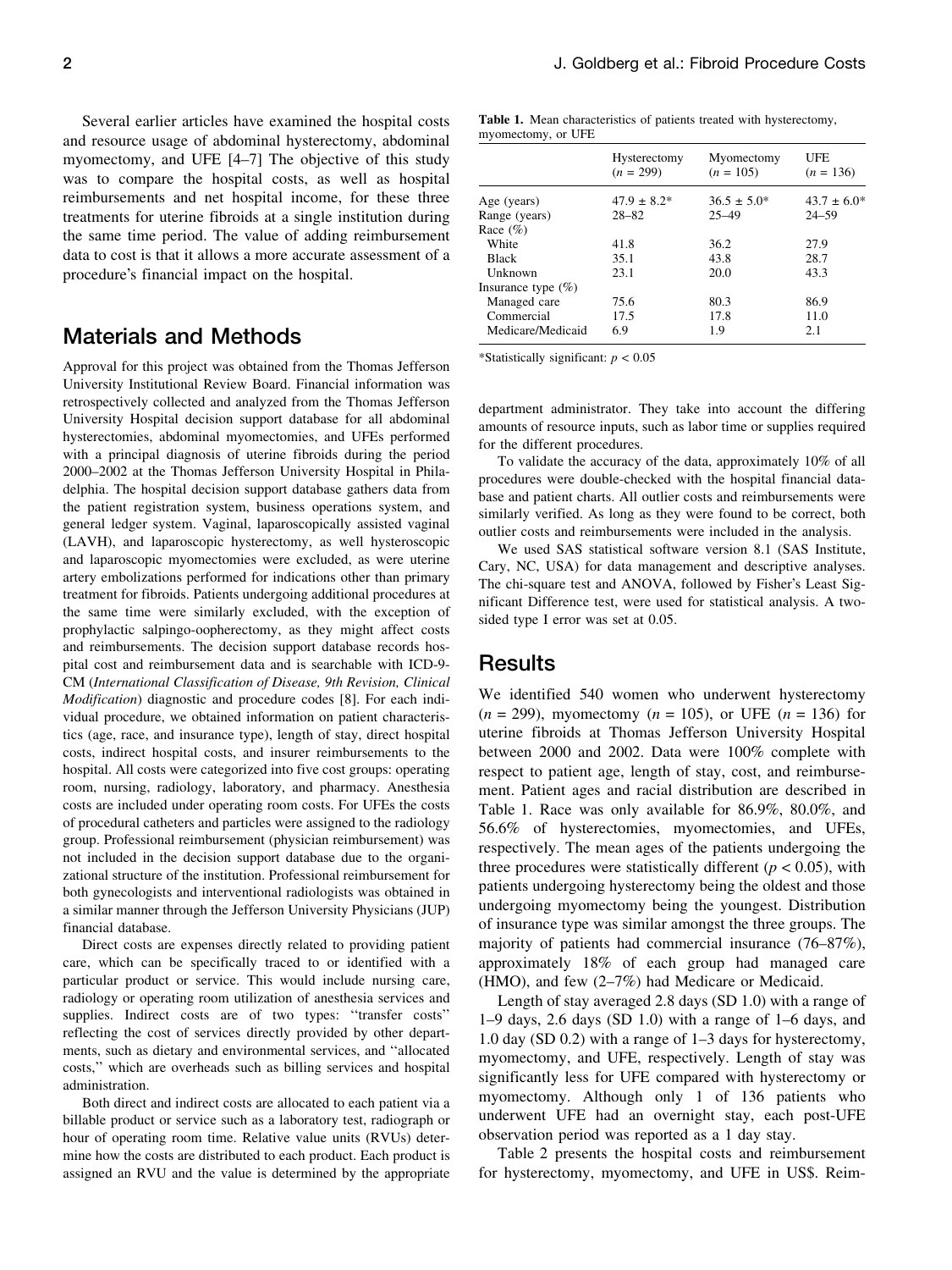|                                      | Hysterectomy $(n = 299)$          | Myomectomy $(n = 105)$            | UFE $(n = 136)$               |
|--------------------------------------|-----------------------------------|-----------------------------------|-------------------------------|
| Direct cost (DC) Range               | $3591 \pm 778*1086 - 7338$        | $3579 \pm 838*1264-7460$          | $2084 \pm 419*583-3861$       |
| Indirect cost (IC) Range             | $2115 \pm 529*760 - 5426$         | $2097 \pm 584*877-4879$           | $623 \pm 282*174-3282$        |
| Total cost $(DC + IC = TC)$ Range    | $5707 \pm 1288*1845 - 12764$      | $5676 \pm 1408*2141 - 12340$      | $2707 + 612*757-5746$         |
| Reimbursement (R) Range              | $5135 \pm 2882*0 - 21947$         | $4961 \pm 2882*18-19697$          | $2764 \pm 2412*0 - 14341$     |
| Net hospital income $(R - TC)$ Range | $-572 \pm 2879$ * $-7594 - 15938$ | $-715 \pm 2946$ * $-7061 - 14203$ | $57 \pm 2361^* - 4262 - 8662$ |

\*Statistically significant:  $p < 0.05$ 

bursements include paid dollars from insurers plus co-pays, deductibles, and other monies received from patients. Cost is divided between direct and indirect costs. Total cost is the sum of the direct and indirect costs. Hospital net income is defined as total hospital cost subtracted from total hospital reimbursement. The mean total hospital cost for UFE was \$2,707, which was significantly less than for hysterectomy (\$5,707) or myomectomy (\$5,676) ( $p < 0.05$ ). The median total hospital costs for UFE, hysterectomy, and myomectomy were \$2,784, \$5,608, and \$5,494, respectively. Both direct and indirect hospital costs for UFE were similarly significantly less compared with hysterectomy or myomectomy ( $p < 0.05$ ). There was no statistical difference in direct, indirect, or total hospital cost between hysterectomy and myomectomy. The mean hospital net income (hospital net reimbursement minus total hospital cost) for UFE was \$57, which was significantly greater than for hysterectomy  $(-\$572)$  or myomectomy  $(-\$715)$  ( $p < 0.05$ ). The median hospital net incomes for UFE, hysterectomy, and myomectomy were  $-$ \$623,  $-$ \$1,133, and  $-$ \$1,083, respectively. There was no statistical difference in hospital net income between hysterectomy and myomectomy. The mean professional (physician) reimbursements for UFE, hysterectomy, and myomectomy were \$1,306, \$979, and \$1,078, respectively.

Table 3 compares the breakdown of mean hospital total costs by percentage amongst the three procedures into five categories. The majority of costs for hysterectomy and myomectomy were for operating room and nursing expenses. The majority of cost for UFE, however, was in radiology charges.

### Conclusions

UFE is becoming an increasingly utilized treatment for women suffering from symptomatic uterine fibroids. Factors influencing this include the desire for uterine preservation, avoidance of major surgery, and a shorter recovery period. Several prior publications have evaluated hospital costs and charges for UFE [4–7]. We chose to analyze hospital costs rather than charges for three treatments for uterine fibroids: UFE, abdominal hysterectomy, and abdominal myomectomy. Charge data may not accurately reflect resource usage due to inter-institutional variation in profit margins. Thus, costs better represent resource usage for operating room, nursing, radiology, laboratory, and pharmacy, than charges

Table 3. Comparison of breakdown of hospital mean total costs (%)

|                | Hysterectomy<br>$(n = 299)$ | Myomectomy<br>$(n = 105)$ | UFE<br>$(n = 136)$ |
|----------------|-----------------------------|---------------------------|--------------------|
| Operating room | 56.9                        | 58.9                      | 2.5                |
| Nursing        | 33.0                        | 31.9                      | 2.2                |
| Radiology      | 0.5                         | 0.3                       | 92.5               |
| Laboratory     | 5.0                         | 4.4                       | 0.6                |
| Pharmacy       | 4.6                         | 4.6                       | 2.2.               |

[4]. While other publications reviewed charges or costs for the three procedures, we also chose to include reimbursement data in our analysis. By calculating the hospital net income (hospital net reimbursement minus total hospital cost), we can better compare the institutional financial impact of each procedure for treating uterine fibroids.

In our analysis, we found that total hospital cost for UFE (\$2,707) was significantly less than for hysterectomy (\$5,707) or myomectomy (\$5,676) ( $p < 0.05$ ). Further, hospital net income (hospital net reimbursement minus total hospital cost) was better for UFE (\$57) compared with hysterectomy  $(-\$572)$  or myomectomy  $(-\$715)$  ( $p < 0.05$ ). Thus, for each patient who underwent UFE in lieu of hysterectomy or myomectomy, it was economically advantageous for the hospital by \$629 and \$772, respectively. While the mean professional (physician) reimbursement for UFE (\$1,306) was greater than for hysterectomy (\$979) and myomectomy (\$1,078), with no data on actual professional costs available the professional component cannot be factored into this economic analysis. Outlier values for reimbursement, ranging from as little as \$0 to as much as \$21,947, were verified to be the amounts arbitrarily paid by the insurers, without any other explanation found.

Why is there a net loss on patients who underwent hysterectomy and myomectomy? The reimbursement for both these procedures was based on contracts that the hospital had negotiated with third party insurers. The procedures were paid on a per diem methodology. Given that these procedures are surgical, have a very high cost for the first day of stay, with operating and recovery room time, and a short length of stay, the reimbursement was not in line with the actual cost of providing these two procedures to our patients. Since the time of this study, the contracts with many of our payers have been renegotiated with higher rates. Without further analysis it cannot be determined whether these two procedures would now be reimbursed at a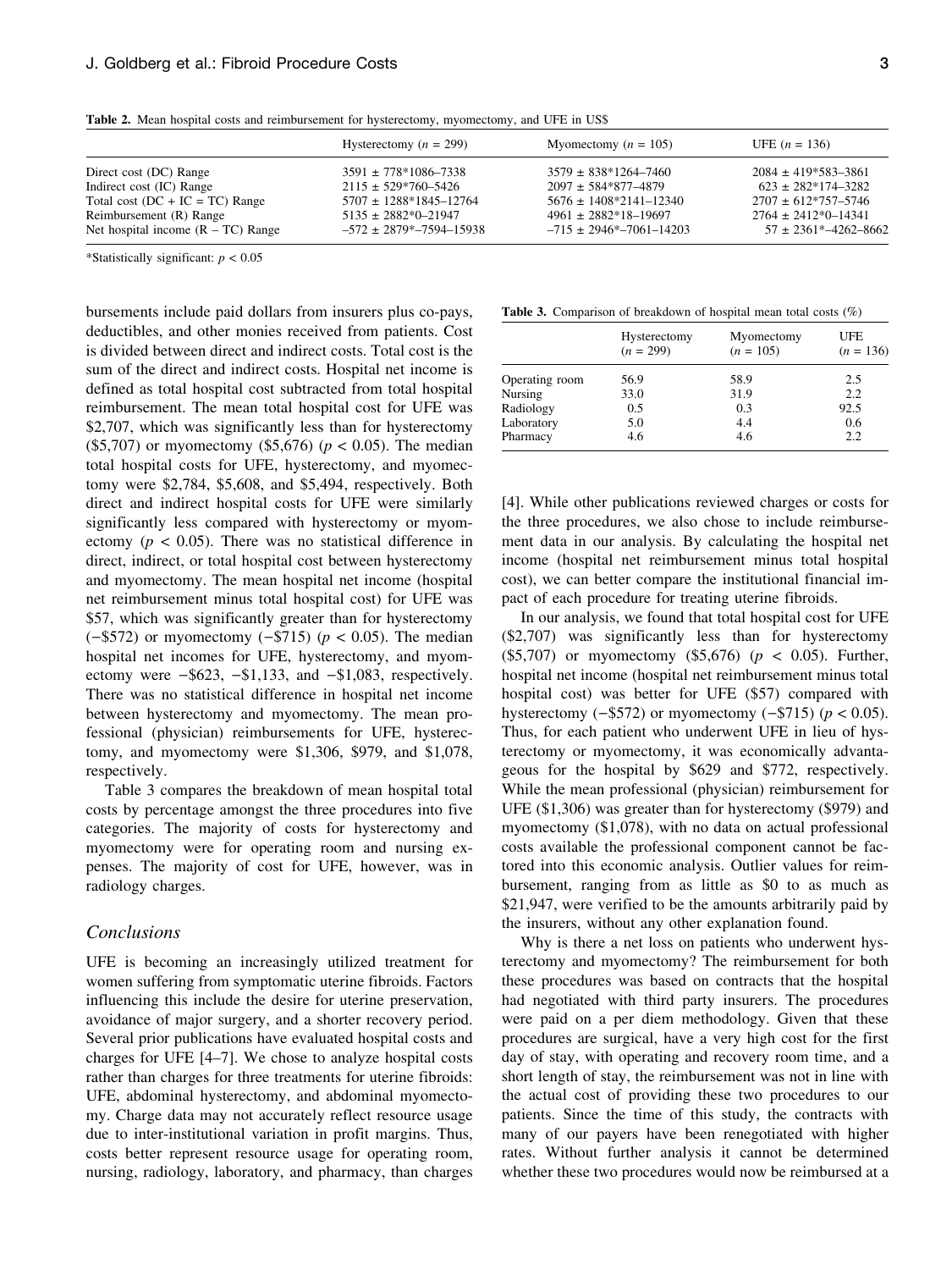rate that would exceed the cost, as total expenses for many items may have similarly increased.

Similar to the finding of other studies, our length of stay for UFE was shorter than for hysterectomy or myomectomy, which may free up finite hospital resources, such as patient rooms and nursing staff, to treat other patients. Our length of stay was shorter for all groups than reported previously [6]. Amongst all three groups, there was a statistical difference in age distribution, which averaged 48, 44, and 37 years for hysterectomy, UFE, and myomectomy, respectively. The age distribution may have been influenced by many patients who elected myomectomy desiring future fertility, as may have some who chose UFE. While a similar percentage of white and black patients underwent UFE, white patients were more likely to have a hysterectomy, while black patients more often chose myomectomy. This trend was present even after factoring in patient age. Black patients may be more interested in uterine preservation or this may represent a physician bias in patient counseling or referral. The outpatient nature of UFE explains why over 90% of its costs are assigned to the radiology group, while the bulk of the surgical procedures costs are in the operating room or nursing groups.

Similar total hospital costs for UFEs performed at Georgetown University Medical Center were reported by Subramanian, with a mean total cost of \$3,080 and a range of \$2,058 to \$4,951. The major cost component was similarly radiological, but it accounted for only 62% of the total compared with 92.5% in our study. This difference is explained by the fact that 78% of their patients stayed overnight compared with only one patient in our study. Data were derived from charges, with cost-to-charge ratios employed to derive the cost estimates. Other fibroid treatments were not analyzed in that study [4].

Another study by the same group also used charge information and cost-to-charge ratios to estimate costs for 23 UFEs and 17 abdominal myomectomies performed during 2001 in a single institution. Their estimated hospital cost for UFE was \$3,193, which was significantly lower than the \$5,598 estimated cost for abdominal myomectomy  $(p < 0.0001)$ . These hospital costs are similar to our findings. They also reported professional (physician) costs, which were significantly higher for UFE (\$2,220) than for abdominal myomectomy  $(\$1,611)$  ( $p = 0.002$ ). They also calculated an overall associated cost, which added hospital cost and professional cost, as well as imaging costs, which assumed pre- and post-UFE magnetic resonance images and a single pre-myomectomy pelvic ultrasound. The overall associated cost was lower for UFE (\$6,708) compared with abdominal myomectomy (\$7,630); however the study did not have enough power to show statistical significance [5].

A Canadian study of 545 women treated for fibroids by abdominal myomectomy, abdominal and vaginal hysterectomy, and UFE between 1997 and 2001 similarly found that women undergoing myomectomy were younger than those undergoing hysterectomy or UFE. They also found that the

bulk of surgical costs were attributed to the operating room and nursing care. Catheters and particles for UFEs were assigned to the operating or procedure room group, rather than the radiology group as in our study. UFE had a lower hospital cost than the other three surgical procedures [6].

A study from Massachusetts General Hospital compared total hospital costs of UFE  $(n = 57)$  and hysterectomy  $(n = 300)$  between 1998 and 2001. Their hospital's cost accounting system calculated costs on the basis of relative value units. Patient characteristic data were also analyzed, finding that those who underwent UFE had a larger mean diameter of the largest fibroid (8.0 vs. 6.3 cm,  $p = 0.001$ ) and a larger mean number of fibroids  $(2.8 \text{ vs. } 2.0, p \leq$ 0.0001). Their reported costs for both UFE and hysterectomy were much greater than in other studies. This is the only study in which the total hospital costs for UFE were greater than for hysterectomy,  $(\$8,223$  vs.  $\$6,046$ ,  $p <$ 0.0001), but no explanation for this variation was discussed [7].

Our study has several limitations. It is a retrospective analysis in which no uniform protocols in technique were adhered to for any of the three procedures. Groups differed in both age and race. No data were evaluated on the number or size of fibroids. We did not look at complications or readmissions to the hospital. Hysterectomy has been shown to have a higher complication rate than UFE (50% vs. 27.5%,  $p = 0.01$ ), and thus including data on costs due to complications would further increase the hospital costs and decrease the hospital net income for hysterectomy or myomectomy compared with UFE [9]. No long-term data are available in terms of future additional procedures needed in each group for continued symptoms. Costs of pre- and post-procedural evaluation, including imaging studies, were also not included. As MRI is often carried out before and after UFE, while only a single pre-surgical ultrasound is usually ordered in patients undergoing myomectomy and hysterectomy, this may increase the cost associated with fibroid embolization. The determination of costs and actual costs at Thomas Jefferson University Hospital may differ from that at other institutions. Allocation of costs between direct and indirect costs may vary among decision support systems used within other institutions. Reimbursements from all insurers, which are based on contractual agreements, may also vary greatly by region and institution.

Not all women who are candidates for hysterectomy or myomectomy are similarly candidates for UFE. Pelvic infection, arteriovenous shunting, current pregnancy, renal insufficiency, contrast allergy, an undiagnosed pelvic mass or genital tract malignancy, and a history of pelvic radiation are contraindications. Desire for future fertility remains a relative contraindication [1, 10, 11].

Other studies have similarly assessed costs of laparoscopic gynecologic procedures compared with open procedures. Stringer et al. compared total hospital cost for laparoscopic and open myomectomy for 98 patients. Average total hospital costs in 1995 dollars were \$13,814 for